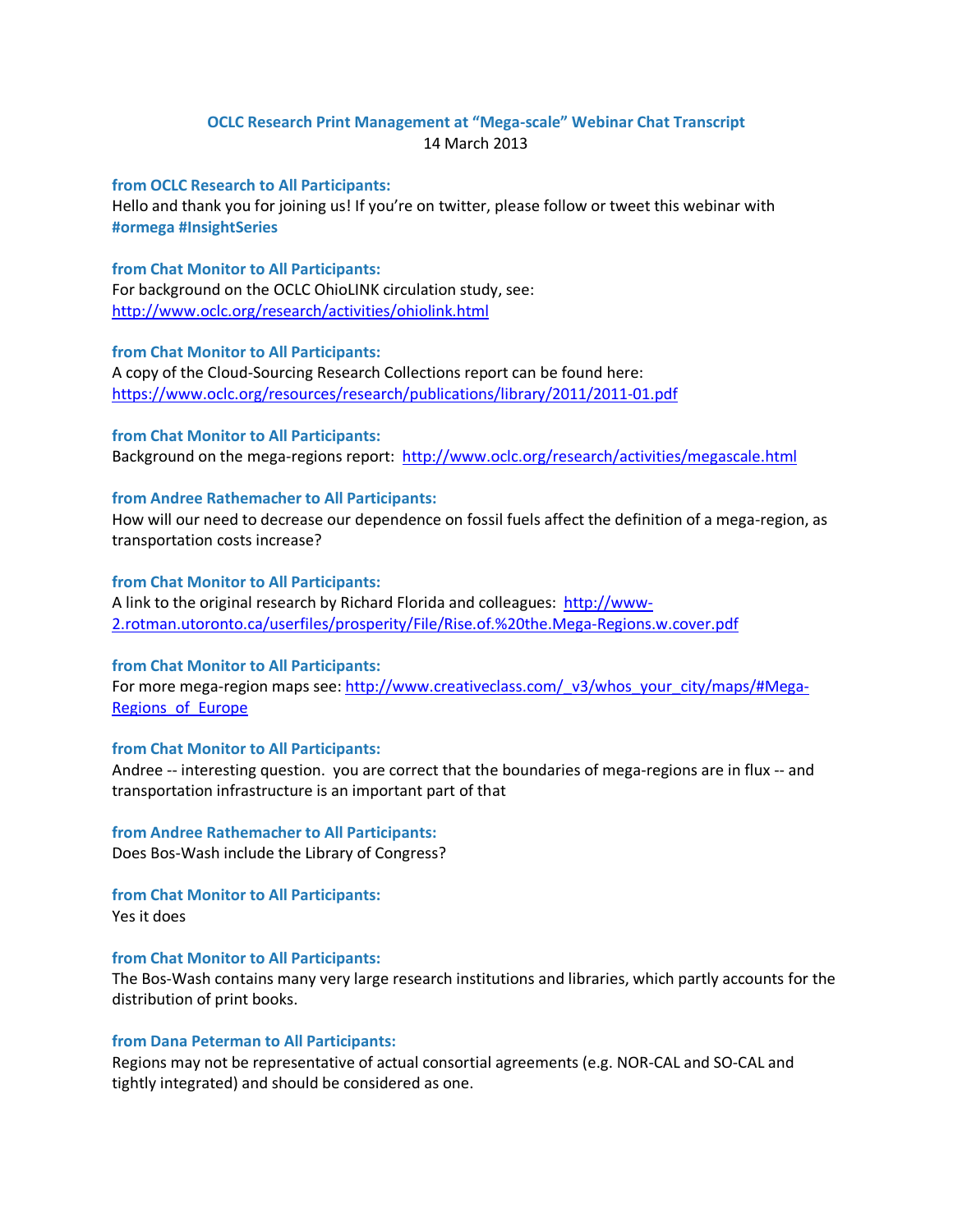#### **from Dana Peterman to All Participants:**

The numbers don't take into account age of collection, which may be an important factor for of more segmented collections and purposes.

## **from Chat Monitor to All Participants:**

Dana: although we didn't mention it in the webinar, we do look at the age of each regional collection in the report.

#### **from Andree Rathemacher to All Participants:**

What is the proposition? Sharing preservation responsibility only? Or including delivery mechanisms, as in a repository?

## **from Chat Monitor to All Participants:**

Andree: We are approaching this from the assumption that cooperative arrangements would include both preservation and access, but other models that focus on preservation only would fit within this framework as well.

### **from OCLC Research to All Attendees:**

Additional information is available at [www.oclc.org/research/activities/megascale.html](http://www.oclc.org/research/activities/megascale.html) and [www.oclc.org/research/activities/sharedcollections.html](http://www.oclc.org/research/activities/sharedcollections.html)

#### **from OCLC Research to All Attendees:**

If you have questions or feedback after the webinar, feel free to contact Brian Lavoie a[t lavoie@oclc.org](mailto:lavoie@oclc.org) or Constance Malpas at [malpasc@oclc.org](mailto:malpasc@oclc.org)

#### **from Andree Rathemacher to All Participants:**

How many copies of a given book should be retained? Viz. Ithaka's report on journals...

## **from Roy Tennant to All Participants:**

Preservation is meaningless without access…access is impossible without preservation - two sides of the same coin.

#### **from E Stambaugh to All Participants:**

what would be the rationale for print management at a regional scale rather than a cloud-sourced approach perhaps coordinated at a North American scale, facilitated by infrastructure @ Hathi, OCLC, PAPR scale? Why regions not Clouds? What components of library services can't be satisfied by a cloud sourced approach?

## **from Andree Rathemacher to All Participants:**

Can you give a concrete example of what one region's plan for access and preservation / print management might look like?

## **from cascio keri to All Participants:**

What about subject based repositories instead of regional?

## **from Beth Jacoby to All Participants:**

Most ebook studies show that many students still want print for academic purposes.